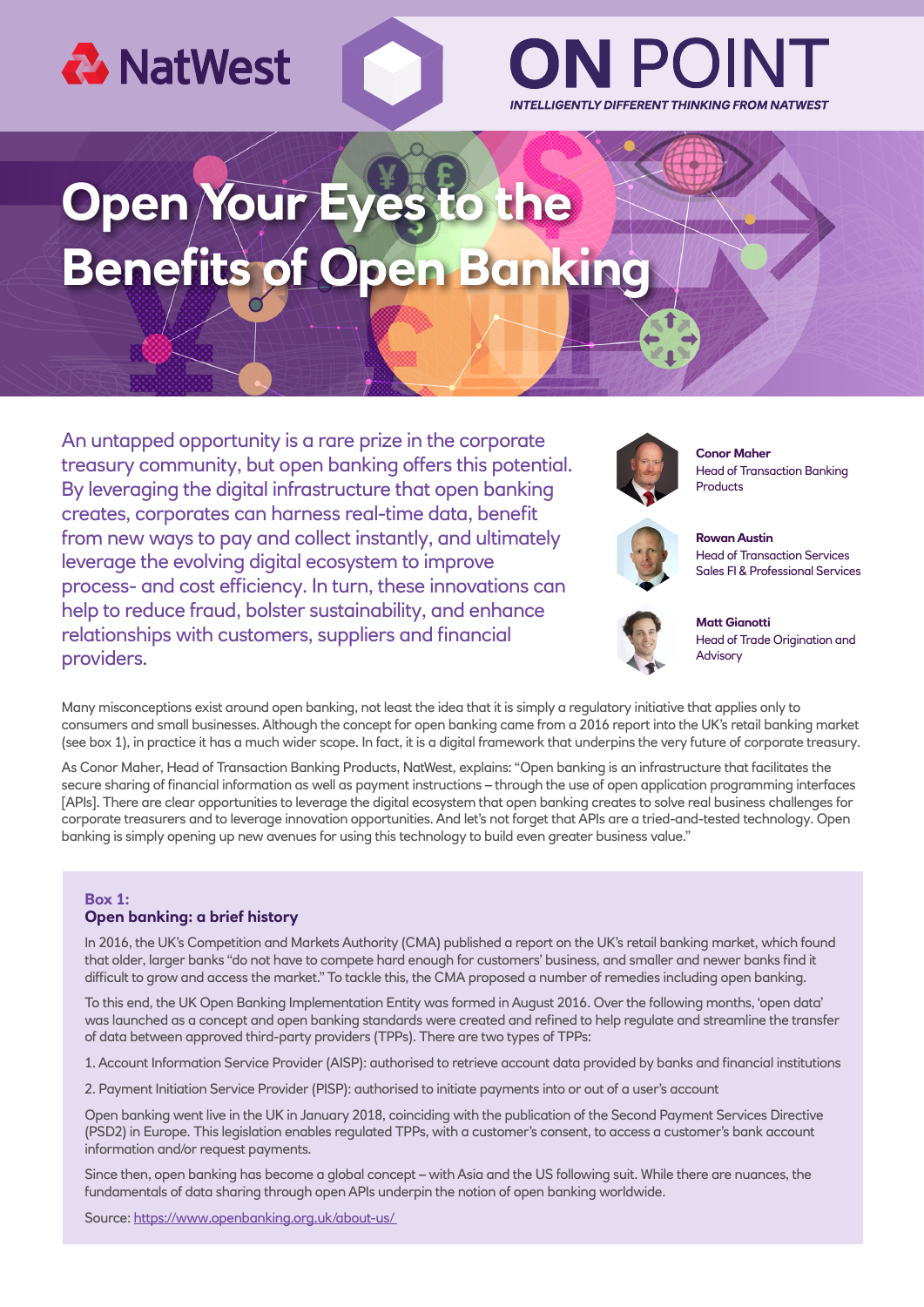#### **Payment use cases**

As treasurers continue to embrace digital solutions, spurred on by the unique challenges of the Covid-19 pandemic, open banking has much to offer. Matthew Giannotti, Head of Transaction Services Sales FI & Professional Services, NatWest, comments: "The impact of Covid-19 lockdowns has brought about significant changes to corporate business models, with some organisations venturing into

e-commerce for the first time. Many corporates have also shifted away from solely B2B [business-to-business] sales into direct to consumer [D2C] sales, through their own websites, or through digital marketplaces."

In turn, this has led to a rapid shift in the payments and collections channels used by corporates. "Organisations are also re-examining their digital strategies to look for ways to become more competitive and improve their customer service – by offering instant re-imbursements on returned items, for example. This is where open banking is coming into its own, especially around payment initiation," says Giannotti.

Maher agrees, adding: "Traditionally, payment initiation was a secondary journey on the back of an underlying commercial transaction. What we're seeing through open banking solutions today is that payments are becoming an integral and seamless part of the underlying e-commerce transaction journey."

#### **Box 2: Bank of APIs**

NatWest's Bank of APIs is a community designed to help build the future of banking through collaboration with fintechs and customers. The bank's API ecosystem simplifies and facilitates the development of innovative digital solutions across a range of services. Discover more at www.bankofapis.com

To illustrate this, Maher and Giannotti cite the example of Payit™ by NatWest, which leverages open banking rails to provide corporates with a new way to send and receive online payments. The benefits include the ability to easily reach non-NatWest customers, no requirement to hold customer data, real-time transactions, and a reduced potential for fraud (see box 3 for further details).

#### **Box 3: Payit™ by NatWest**

Payit™ is a new NatWest innovation, based on open banking, which offers a fast, fair, simple and safe way to pay and get paid. Although Payit™ is developed by NatWest, as part of NatWest's Bank of APIs initiative [see box 2], end customers don't need to bank with NatWest to use it.



#### **Collecting payments**

Payit™ offers businesses a new way to collect payments online; an alternative to credit and debit cards. Maher elaborates: "For collections, the open API enables customers to pay direct from their bank account – with any bank. At the point of online transaction, customers can now choose a 'cardless' experience. Using Payit™, they see a list of all the main UK banks, and can scroll through to use their bank, and their account of choice, to pay from." Giannotti explains: "Payments are settled in real time, which improves cash flow and visibility over cash. It is an end-to-end solution, which simplifies the merchant's financial supply chain and ultimately saves costs, such as card-related interchange fees. Since customers do not enter their details or register for Payit™, the merchant also has no need to store customer billing data, which reduces the data protection burden under GDPR [General Data Protection Regulation] and mitigates the risk of fraud."

For customers, Payit™ is a quick and easy journey – they don't have to enter their card details or create an account to use Payit™. The solution also provides them full visibility and choice over the account they use, so they can see their account balance before confirming the transaction. In addition, customers – like merchants – benefit from reduced exposure to fraud and greater control over data sharing as they don't share their financial data with anyone outside their own bank.

Maher adds: "So, in one solution, we are able to resolve major e-commerce pain points for the merchant and the customer, all thanks to open banking."

#### **Sending payments**

Additional functionality launched in February 2021 means that Payit™ now offers corporates the ability to send money direct to customers' bank accounts, without needing their account details. The feature aims to replace the use of cheques and bank transfers when sending money to customers, allowing for instant payments to be made when issuing refunds or customer service payments, as well as for specific uses such as compensation payments and emergency cash requirements. The rapid, electronic means of processing the payment not only delivers a seamless customer experience and reduces environmental impact but also gives instant cash flow information for the corporate and saves significant time and money compared with refunds by cheque or cash.

#### **Making a positive impact**

Maher notes that as well as delivering concrete results for corporates and their customers, Payit™ also embodies NatWest's purpose-led strategy to champion the potential of people, families and businesses and to help them thrive. "Our aim is always to make a positive impact on our customers' lives by supporting and driving enterprise, giving them confidence through learning and combating climate change. Payit™ is a great demonstration of how innovation can achieve those aims. The solution helps to make businesses more efficient and competitive, provides a fair and safe environment for end customers, and improves ESG metrics – what's not to like?".

Eligibility criteria and fees apply. You must hold a business current account with the NatWest Group.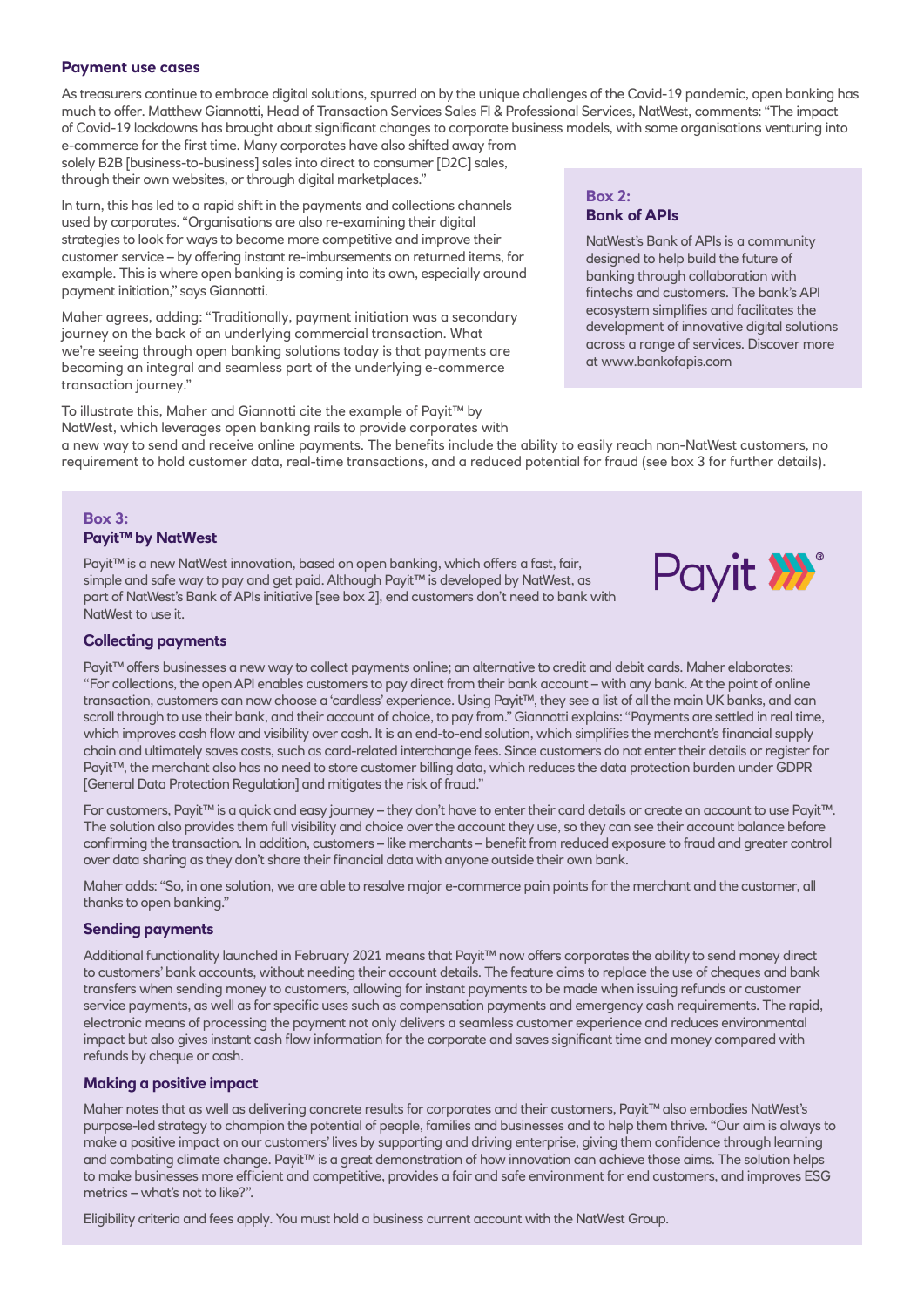Aside from Payit™, another interesting innovation leveraging open APIs is the Confirmation of Payee services that UK banks have rolled out. This functionality validates a payee's account details ahead of a payment being made, by checking the account name and number with the payee's bank via an API call. If the result is a match, the payment can proceed. If there is no match, the payer must double-check the details with the payee before they can authorise the payment. Maher comments: "Confirmation of Payee is a simple yet incredibly useful functionality that can significantly reduce fraud. It's something treasurers have long been asking banks to provide, and now, because of open banking, we are able to deliver it."

#### **Real-time treasury and trade**

The transformational potential of open banking is by no means limited to payments, however. As Rowan Austin, Head of Trade Origination and Advisory, NatWest, explains: "The fundamental point is that open APIs create a broader digital ecosystem that enables the sharing of information – this can be particularly useful in the world of global cross-border trade."

Traditionally, trade has relied on paper-based processes. This creates numerous challenges – not least the slowing down of transactions. Until recently, these 'analogue' processes have been difficult to digitise but "Technology solutions are starting to be implemented to enhance processes in many areas of global trade," says Austin. "Indeed, we are seeing numerous digital platforms emerge, many of which are collaborations between banks and fintechs, as a means to digitise trade workflows and trade finance instruments, such as letters of credit."

Although the digitisation of trade processes has undeniable benefits, there is a risk that the new platforms turn into digital 'islands' rather than being part of a digital ecosystem, says Austin. "Of course, everyone thinks that the 'island' they have built is best. But if these platforms don't talk to each other, this creates barriers to the flow of data. In turn, this hampers the efficiency of trade processes – which is counterproductive."

The ray of light here is that APIs enable interoperability between technology platforms and can build bridges between those digital islands, linking them together to form a trade ecosystem. In fact, "APIs are rapidly becoming the cornerstone in the development of new technology in global trade and trade finance," notes Austin. "And many of the emerging trade platforms built on distributed ledger technology are in fact based on open API technology."

#### **Visibility and velocity**

From the treasurer's perspective, one of the main potential benefits of using these digital platforms is obtaining a single view of trade-related transactions and trade finance arrangements. Currently, corporates typically have to access multiple 'destination' platforms and bank systems to achieve this visibility. "Thanks to open APIs, corporates will be able to manage and control their financing and risk-related requirements through their own, or selected third party, platform – rather than having to access a multitude of individual bank systems."

By creating a digital ecosystem, APIs will also help data flow quickly and transparently across the many counterparties involved in a global supply chain. At the same time, the availability of this data will enable financial products and solutions to be accessed and delivered in a more seamless and rapid manner. Corporates can also manage their own financial supply chain in near real time, thanks to APIs.

Bringing this to life, Austin cites the example of a customer that is waiting for a shipment of goods from a supplier. "It is common for suppliers to hold back further shipments until the customer has cleared their account to below their credit limit. An API can ensure the supplier's credit control department is notified in near real time of any incoming payment from the buyer. In turn, credit can be granted and the goods can be shipped – in a timely fashion. This delivers benefits for all involved."

As well as providing greater transparency over the financial flows related to trade, APIs will also enable greater visibility and data sharing around ESG metrics, believes Austin. "Sustainability is becoming an increasingly an important component of corporate life, and organisations are keen to understand the ESG impact of their supply chains. APIs are a natural fit for enabling ESG transparency and I expect this to grow as an area of focus. Treasurers could also find their role in ESG expanding as companies look to incentivise suppliers to become more ESG-compliant through sustainable supply chain finance programmes."

#### **Additional treasury benefits**

Besides increasing the velocity of global trade, open APIs are also speeding up the delivery of multibank cash positions, without the need for SWIFT connectivity. Says Giannotti: "The beauty of APIs is that they enable treasurers to have a real-time connection with their banks, providing an immediate and accurate picture of their cash position. More and more treasurers are using API calls in this way, and we are also witnessing a significant uptick in the use of APIs to authorise payments in real time [see box 4]."

"Now more than ever, treasurers require multibank real-time cash visibility. They need to be able to initiate payments in real time, from their TMS. Treasurers also require an immediate line of sight over receipts, with the ability to layer intelligent reconciliation solutions on top. Dashboards with real-time information for improved decision making will also be critical, and vendors must respond to these requirements sooner rather than later."

#### **Seeing the bigger picture**

It is not just vendors who have homework to do around APIs and real-time treasury, however. Giannotti comments: "It is one thing having access to real-time information thanks to APIs; it is quite another to know how to use that information to the benefit of the business. Treasurers would do well to assess which information they truly need in real time, and which can simply be provided in a timely fashion. Then there are wider conversations to be had around business processes – is the company ready for a real-time environment? Are next-day processes baked in or could they be modernised through automation, for example, to increase the velocity and productivity of the entire business, not just treasury?"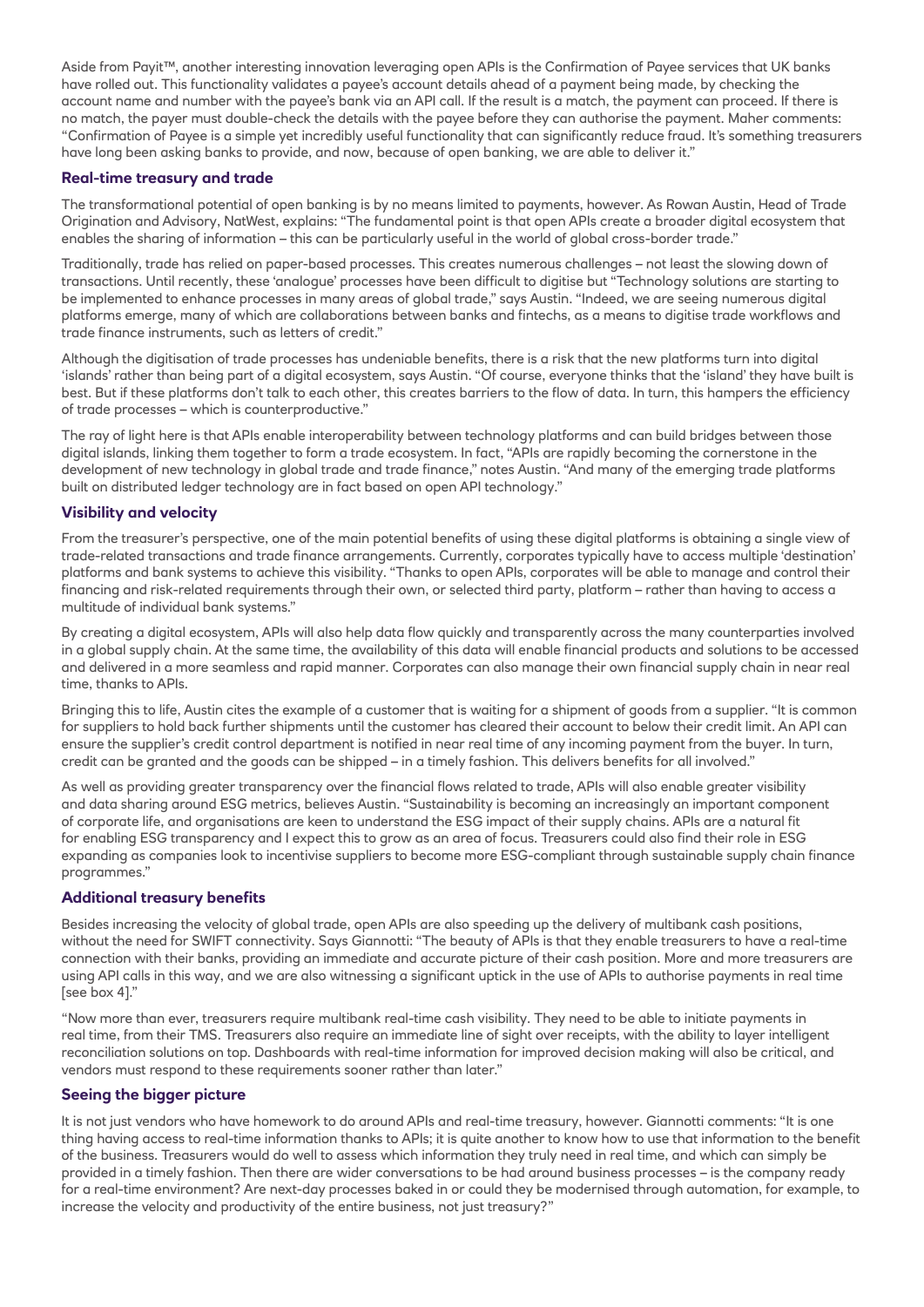Maher agrees, adding: "APIs can help to solve many business pain points, not just treasury challenges. For example, we are working on pilots in the Digital ID space where corporates could use APIs to verify customer identification. This can be particularly useful in age-restricted industries to safeguard minors, speed up the customer onboarding process and reduce identity fraud, while improving customer experience.'

Of course, all the usual data protection and security caveats exist around such functionality. And, as Maher points out, "trust is essential" for API usage to grow. "The beauty of open banking is that it brings together experts in their relative fields – banks and fintechs – to deliver the best of both worlds for customers. Corporates get the security and reliability of their banking partners, together with the cutting-edge technology knowhow and agility of fintechs," he adds.

That's not to say that banks aren't innovating themselves, many are also investing internally in technology advances. But open banking has led to a much stronger partnership approach whereby banks, fintechs and corporates are working together to create a seamless, real-time, digital business environment.

Giannotti and Maher also advocate a partnership approach within the corporate entity, to help make the most of what APIs have to offer. Says Giannotti: "Open APIs are all about ecosystems. The treasurer is not an island and to reap the full benefits of APIs, treasury must work hand in hand with other business functions – such as IT, procurement, sales and marketing. There is a waterfall effect to open APIs and, through crossdepartmental collaboration, treasury can identify pain points in other areas of the business that could be solved using the information obtained via an account information API, for example."

Open dialogue within the corporate organisation can also help to pinpoint areas where APIs and open banking will not add value, says Maher. "Using open banking for the sake of using open banking is not going to deliver results. Having a clear idea of the pain points that need to be solved is vital. It is also important to consider how open banking fits into the enterprise's broader ambition, and chimes with its digital strategy and future ambitions."

### **Box 4: The numbers speak for themselves**

- 125 million requests were made by customers via NatWest Group's APIs in March 2021, which represents a 60% increase from March 2020
- 577,000 customers used NatWest Group's APIs in March alone for account information services, up from 335,000 customers in March 2020
- 1.44 million customers in total have now used NatWest Group's APIs for account information services at least once, as of March 2021
- 368,000 customers in total have initiated payments using NatWest Group's APIs, as of March 2021
- £836 million in transactions have been made in total through payments authorised via NatWest Group's APIs, as of March 2021 – this is over ten times the total reached in March 2020

Source: NatWest Group

See the infographic accompanying this article for more open banking statistics (link to be added).

So, while open APIs themselves are easy to implement and use, arguably the internal reflection required to extract maximum value from them is the hardest part of the corporate journey. Maher concludes: "Open APIs offer an opportunity for corporates to make their business more sustainable in every sense of the word. Those organisations that leverage the current and future potential of open banking within treasury and the wider business will reap the benefits – by building out digital ecosystems that bring them closer to the customers, suppliers and business partners. In short, open banking can no longer be ignored."

### **Making the most of open banking: 5 key takeaways**

- **1. Forget what you think you know.** Open banking is not just a regulatory initiative. And it is not only for consumers and small businesses. It is the digital infrastructure that enables the secure exchange of financial information and payment instructions – and it holds huge potential for corporates.
- **2. Explore the payments possibilities.** APIs can be used to collect from customers in real time, direct from their bank account without the need for account details or costly fees. APIs can also be used to generate instant payments again without the need for bank account details. Benefits of payments APIs include improved cash visibility, greater efficiency, reduced costs, mitigation of fraud, and data compliance risks.
- **3. Begin to transform trade.** While there is still a long way to go in the digitisation of global trade processes, APIs can be used to create a digital trade ecosystem through shared data. In turn, this can help increase the velocity of trade transactions, as well as the provision of trade finance. Corporates can also manage their own financial supply chain in near real time, thanks to APIs. For example, if treasury is alerted of incoming funds from a customer via an API, this information can then be passed onto to credit control so that the customer can have pending goods released to them, or even plan an additional order, almost instantaneously.
- **4. Embrace real-time treasury.** APIs deliver information instantly, and form the basis of real-time treasury. But to make the most of this real-time data, treasurers require their TMS and ERP to be up to speed. Moving away from batch-processing habits and next-business-day mindsets will also be critical.
- **5. Examine the waterfall effect.** The benefits of open APIs are not limited to treasury. Cross-departmental collaboration could enable the identification of pain points in other areas of the business that could be solved using the information obtained via a treasury API – delivering even greater value.